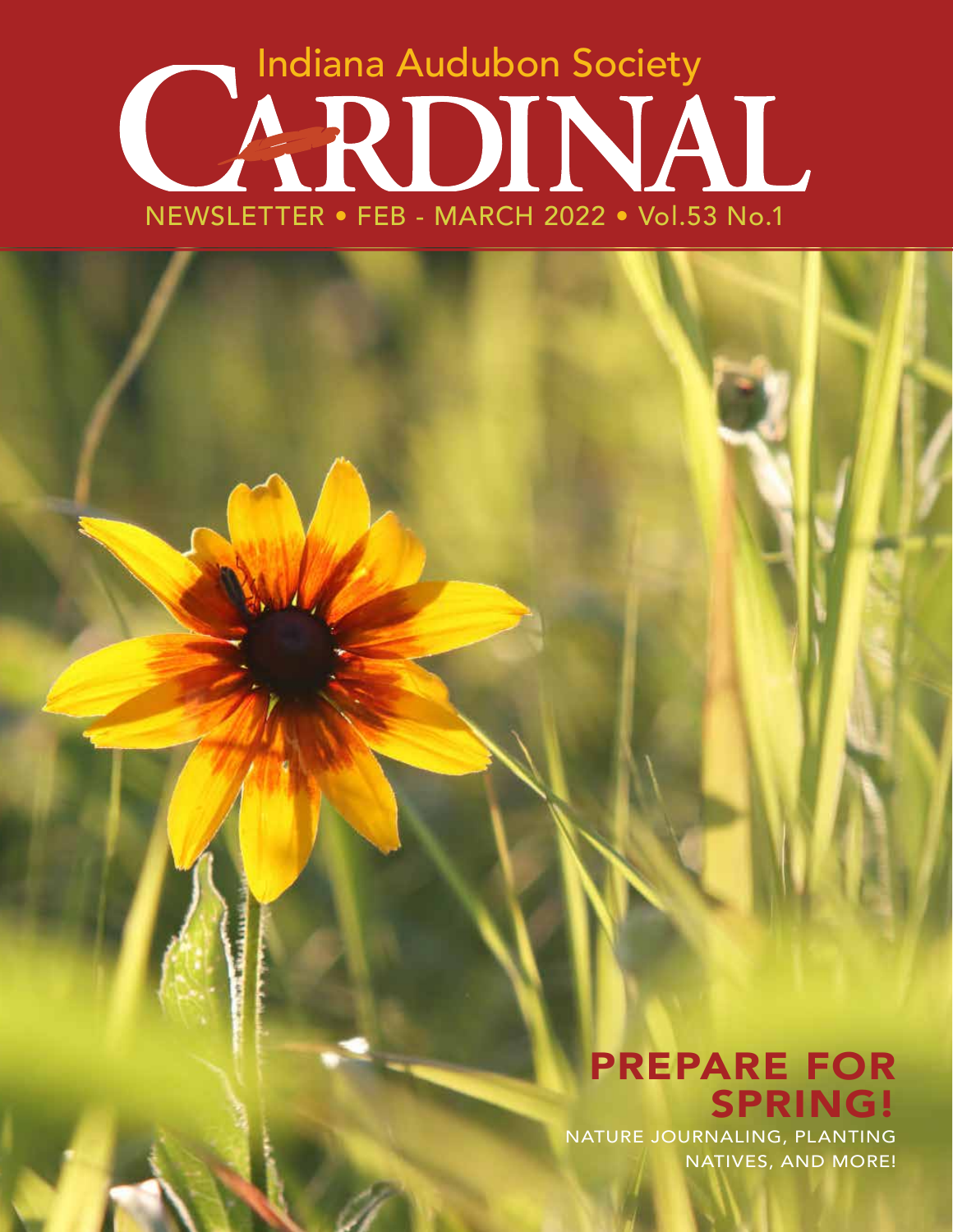#### Production Team

**Executive Director** Brad Bumgardner

**Editor & Graphic Designer** Sam Warren

**Editors** John Lindsey Mark Welter

#### **Contributors**

Brad Bumgardner Joni James Libby Keyes Scott Namestnik

**Layout Credit** Annie Aguirre John Lindsey

#### **The** *Cardinal* **Newsletter**

is a bi-monthly publication of the Indiana Audubon Society. Its purpose is to share stories and conversations so that members and the birding community beyond can stay meaningfully connected both to birds and to the people dedicated to their protection.



**On the cover:** Black-eyed Susan Marmalade by Shari **McCollough** 

**1**

### RENEW JOIN TODAY  $-$ OR $-$



**MEMBERSHIP** 

| <b>PERKS</b>                                                             |  |                                                     |            |             |  |
|--------------------------------------------------------------------------|--|-----------------------------------------------------|------------|-------------|--|
| Access to bi-monthly &<br>quarterly newsletters                          |  |                                                     |            | V V V V V V |  |
| <b>Mailed printed copies of</b><br>bi-monthly & quarterly<br>newsletters |  | $\checkmark$ $\checkmark$ $\checkmark$ $\checkmark$ |            |             |  |
| <b>Complete access to Birds of</b><br><b>North America Database</b>      |  | V V V V                                             |            |             |  |
| <b>Discounted Field</b><br><b>Trips &amp; Programs</b>                   |  | V V V V                                             |            |             |  |
| <b>Special Access to Mary</b><br><b>Gray Birding Sanctuary</b>           |  | $\checkmark$ $\checkmark$ $\checkmark$ $\checkmark$ |            |             |  |
| 15% discount on all IAS<br>online store merchandise                      |  |                                                     | $\sqrt{ }$ |             |  |
| Register a friend to any IAS<br>field trip at member rate                |  |                                                     |            |             |  |
|                                                                          |  |                                                     |            |             |  |

**Be a part of Indiana Audubon Society!** Sign up at: Indianaaudubon.org/membership

## **COMIN TRIPS & EVENTS**

The Indiana Audubon Field Trips Committee is continuing field trips, while adhering to the most up-to-date health and safety recommendations. To comply with CDC guidelines, all field trips will follow the following restrictions:

- All IAS trip participants must register in advance for upcoming field trips.
- All participants should utilize facial covering and/or social distancing during the field trip if not vaccinated against COVID-19. Social distancing is also encouraged among vaccinated participants.
- All participants should plan on traveling separately rather than carpooling during trips featuring multiple locations.

FEBRUARY 4-6: Winter Snowy Owl UP Tour- FULL [St. Ignace, MI] **FEBRUARY 8:** Building Birder Skills- Backyard Birds & Feeding Workshop [Zoom] FEBRUARY 14: Tropical Valentine's Day: Costa Rica Virtual Birding III [Zoom] FEBRUARY 18-21: Winter Sax-Zim Bog Tour- FULL [Duluth, MN] **FEBRUARY 28-MARCH 10: IAS 2022 Costa Rica Tour- FULL [Costa Rica] MARCH 12: Summmit Lake Waterfowl Trip [Summit Lake State Park]** MARCH 30: Spring into the Rainforest: Costa Rica Virtual Birding IIII [Zoom] APRIL 9: Lye Creek Burn Longspur Trip [Lye Creek Burn] MAY 7-8: Goose Pond Weekend Birding Trip [Goose Pond, Linton]

Visit the Indiana Audubon Events Page at WWW.INDIANAAUDUBON.ORG/EVENTS to see all the field trips and events now posted for registration. These trips will fill fast!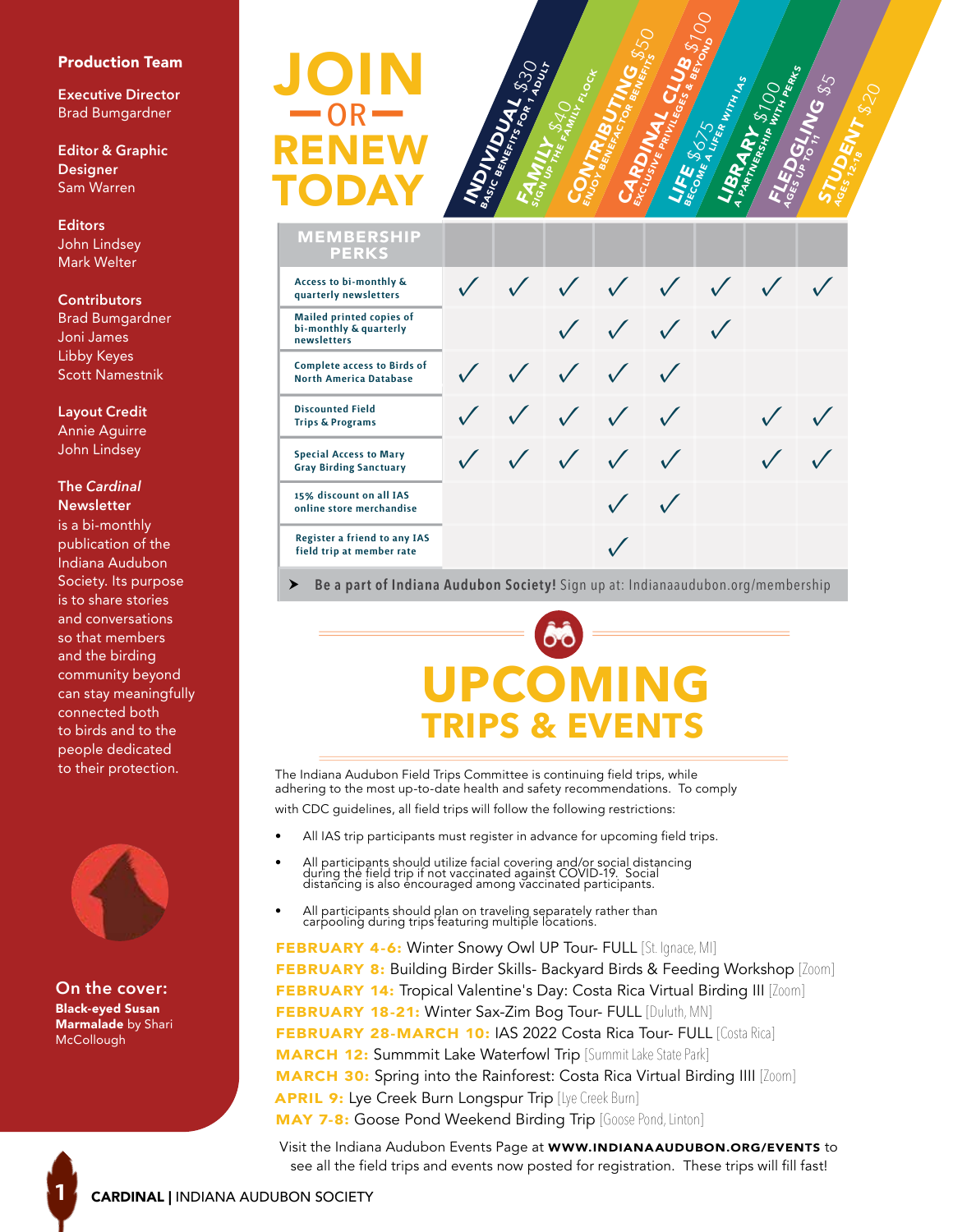## NEWS INDIANA AUDUBON SOCIETY

### **CONGRATS TO #21IN21 WINNERS!**

2021 was your chance to join us across the state to celebrate the Indiana Birding Trail by visiting 21 sites during the year. Everyone who participated got a special certificate and patch to commemorate the journey on the Indiana Birding Trail Challenge. Additionally, several prize baskets were awarded by #21in21 sponsors.

#### Congratulations to the prize winners:

Vortex Viper HD Binoculars: Joyce Weber DNR State Parks Prize Package: Shandell Hobbs and Angie Huser Indiana Dunes Birding Festival Registration: Angela Vanderver IAS Membership Basket: Thomas Culbertson Dunes Calumet Audubon Prize Basket: Jen Woronecki Ellis Sassafras Audubon Prize Basket: Megan Mayer



#### *Don't let the contest's ending prevent you from missing out on some of the best birding sites in the Hoosier state. Find your adventure today on the Indiana Birding Trail.* LEARN MORE AT WWW.INDIANABIRDINGTRAIL.COM

### **IAS MOURNS THE LOSS OF CHARLES KELLER**

The birding community lost a legend this past week with the passing of long-time Indiana Audubon member, Charles E. Keller, 92, formerly of Indianapolis, on Christmas Day. He was preceded in death by his loving wife Shirley (Golding) Keller.

Although ornithology was only an avocation, his contributions were manifold. Following a 1951-53 stint in the U.S. Army, Charles spent most of his professional career as an associate pharmacologist with Eli Lilly & Company. Charles' educational achievements included an associate in Arts from the University of Indianapolis in 1971 and an honorary Doctor of Science from the University



of Indianapolis in 2000. He was quite active in the Indiana Audubon, where he served as editor of the Indiana Audubon Quarterly from 1986 through 2005.

Charles' contributions to Indiana ornithology were focused on avian research and a prolific publication of articles related to birds. His first publication, "bacon swamp notes" appeared in the 1946 Indiana Audubon Yearbook and was followed by more than 600 articles, notes, papers, and book reviews. Most noteworthy among these were statewide treatises on shorebirds and herons, which were published as multiple-part series in the Indiana Audubon Quarterly. Having a penchant for shorebirds, Charles employed the use of call notes in studies at the Indianapolis sewage ponds to resolve the vexing "dowitcher problem."

In 1979 he teamed with wife Shirley and son Timothy to publish Indiana Birds and their Haunts, a combination bird finding guide and summary of Indiana ornithology. This work

included assessing the status of avian species in each of the three tiers of Indiana counties. In 1993 Charles and his son Timothy published the Birds of Indianapolis, a guide to birds in the eight counties around that city. Charles Keller's most important work was his co-authoring of the 1984 The Birds of Indiana, in which he was the second author. Over the ensuing two decades "Mumford and Keller," became the standard reference to Indiana birdlife.

*The family asks that in lieu of flowers, donations may be made to the Indiana Audubon or The Michael J Fox Parkinson's Foundation. Memorial donations can be made online at* WWW.INDIANAAUDUBON.ORG/DONATE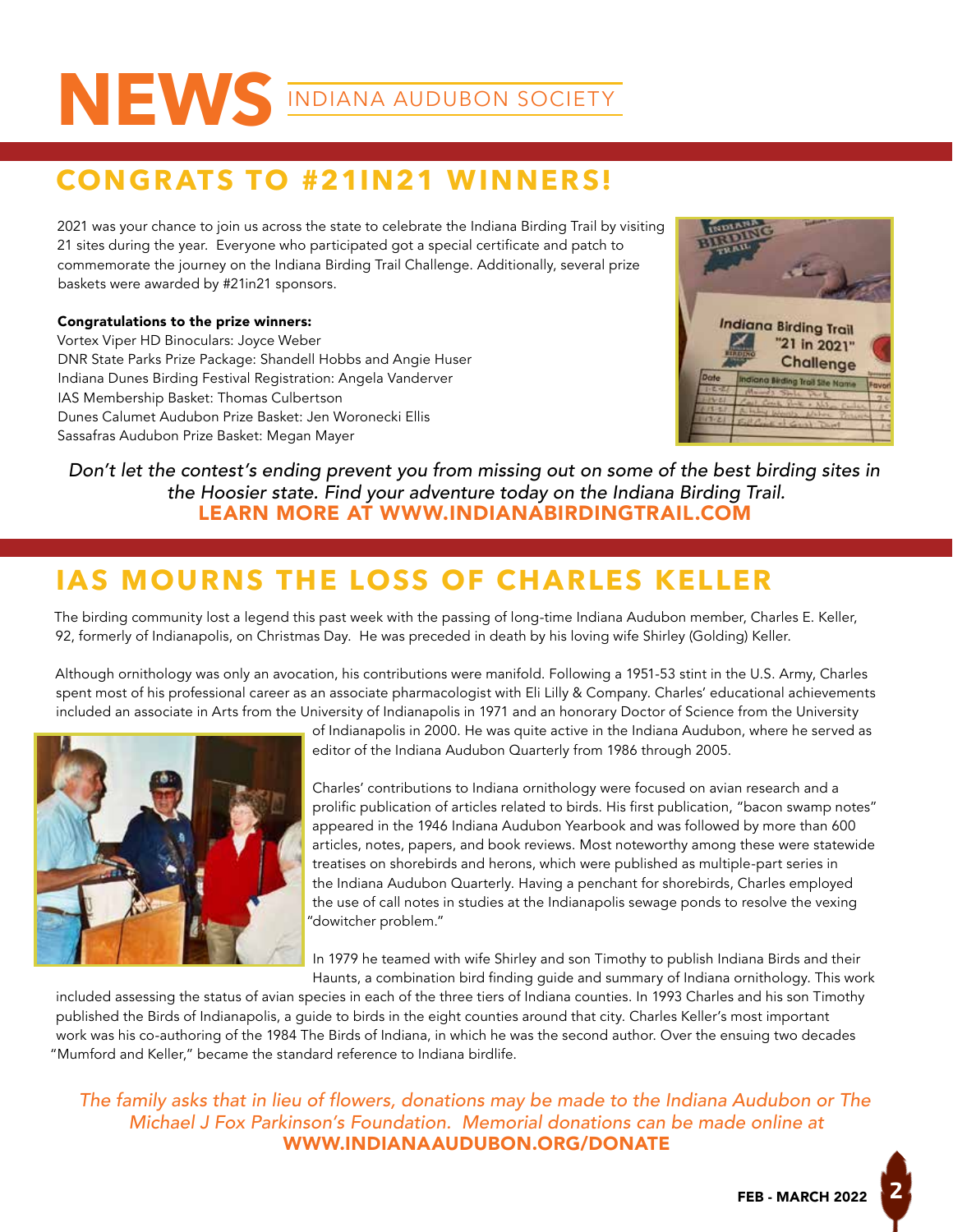### **INDIANA BIRDING TR AIL FE ATURED IN OUTDOOR INDIANA**

The January /February issue of Outdoor Indiana features the Indiana Birding Trail as it's cover story. The Indiana Birding Trail contains the best of the best for Indiana birding opportunities. Since it's inception in late 2019, it has grown to represent 66 birding sites around the state.

Outdoor Indiana spent 12 months visiting the Indiana Birding Trail and capture the essence of Indiana birding with both a visual and well written feature story.

If you're an Outdoor Indiana subscriber, look for the latest issue or visit WWW.OUTDOORINDIANA.ORG



### **INDIANA AUDUBON HEADING TO THAILAND**

In early 2023, Indiana Audubon will host the next in a series of great birding adventures, as IAS takes you off the beaten path to a set of unique. For sheer diversity of birds in a short trip, it's hard to beat Thailand. Thailand is one of Asia's most appealing destinations; it boasts excellent infrastructure, some of the most popular cuisine in the region, and an ancient and fascinating Buddhist culture, making both birding and cultural excursions easily combined. And that's not to mention the birds! Thailand is a country where massive bird lists can be amassed, if all the varied regions are visited. The mountains of the north, the parks of the central part of the country, and the Thai Peninsula, which connects with Malaysia, are all distinct, with varied bird lists in each. This tour focuses only on Central and Northern Thailand. As the peninsula is largely similar, bird-wise, to Peninsula Malaysia and, to some degree, Borneo, those species are perhaps better covered on a later trip to those areas; this also serves to keep the trip to a shorter length.

DAY 1: Arrival in Bangkok, nearby airport hotel. DAY 2: Laem Pak Bia and Phak Thale shorebirds DAY 3: Laem Pak Bia to Kaeng Krachen DAY 4: Kaeng Krachen National Park DAY 5: Kaeng Krachen National Park DAY 6: Khao Yai National Park DAY 7: Khail Yail National Park DAY 8: Chiang Mai/Doi Inthanon National Park DAY 9: Chiang Mai/Doi Inthanon National Park DAY 10: Chiang Mai/Doi Inthanon National Park DAY 11: Doi Inthanon National Park, fly to Bangkok DAY 12: Departure from Bangkok



*Prices based on double occupancy are: \$5,829 per person IAS Member. \$5,929 per person non-IAS Member. Single Supplement: \$485.* 

> VISIT WWW.INDIANAAUDUBON.ORG/EVENTS TO LEARN MORE BEFORE THIS TRIP FILLS UP!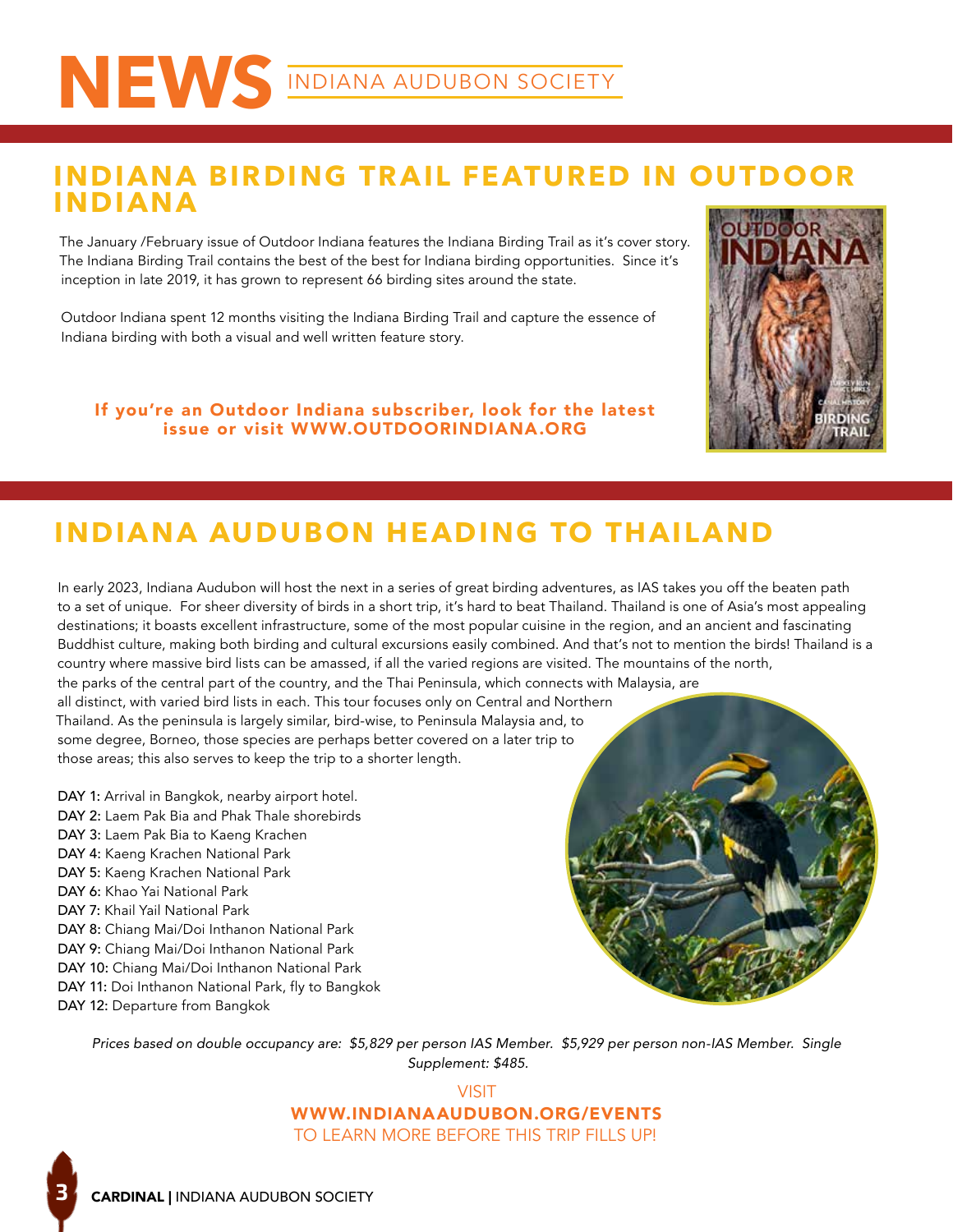### **THANK YOU TO OUR END OF YEAR DONORS!**

*With great generosity from people like you, Indiana Audubon is able to continue its mission of supporting the birds through conservation, research, and education. We sincerely appreciate your generosity!*

| Cheryl Ammon       | James Schowe          | Robert Layman                    | Steve Doud        | Tina Ferguson Rosier   |  |
|--------------------|-----------------------|----------------------------------|-------------------|------------------------|--|
| Robert Albrecht-   | Margaret Schwarz      | Robert Corrington                | Phyllis Karrh     | Carrie Robison         |  |
| Mallinger          | John Wickes           | Sharon Sorenson                  | Barbara Harcourt  | Julia Hudson.          |  |
| Sue Arnold         | Michael Bare          | John Berninger                   | Susan Shiffrin    | Libby Keyes            |  |
| Kenneth Blumenthal | Rita King             | Florence Sanchez                 | Elvin Wilmot      | Jennifer Reitmeyer     |  |
| Alex Capaldi       | Gail Griffin          | Vic and Marge<br>Riemenschneider | Mona Clayton      | Sam Warren             |  |
| Kristine Fallon    | Barbara Jablonski     |                                  | Mark Mosak        | Mary Szpur             |  |
| Thomas Froman      | Rae Tamblyn           | Dennis Roth                      | Susan Tauck       | <b>Bill Sharkey</b>    |  |
| Patricia Gilmore   | Wayne (Larry) Peavler | John and Charlotte<br>Watson     | James Carroll     | <b>Richard Garrett</b> |  |
| Gwen Hartsell      | Barbara Harcourt      | Alex Takasugi                    | Lynne Arrowsmith  | Kristen Sweinhart      |  |
| Kelly Heinecke     | Peggy Trautman        | Homer Beltz                      | Deb Fording       | <b>Brad Bumgardner</b> |  |
| Karen Henman       | John and Wendy        | Patricia Perry                   | Cathy Meyer       | Lin Caroline           |  |
| Robert Judge       | Cassady               | Julie Gidwitz                    | Mary Kay McCauley |                        |  |
| Barbara Kristen    | Cindy Brito           |                                  |                   |                        |  |
| Tracy Oxtoby       | Neal Miller           | Jeffrey Kiefer                   | Kathy Broshous    |                        |  |
| Dee Ann Peine      | George Kopcha         | Gracie Reiff                     | Rebecca Parker    |                        |  |

### **NOTES FROM MARY GRAY BIRD SANCTUARY**

Big things are happening at Mary Gray! It might be the dead of winter, but we're thinking ahead to Spring. Yearly events like the Spring Gathering, Outdoor Education, the Hummingbird Festival, and bird banding are on the horizon, and events canceled due to

COVID like Indiana Master Naturalists courses are making a return. Keep an eye on the IAS activities page and the Mary Gray Facebook page for more information to come!

For now, lots of behind-the-scenes work is going into making these future events fun and safe. Namely, working on felling dangerous trees before they come down on their own! If you've visited recently, you might have noticed some new trees down near the first pond, the first residence, and on Beech trail. Most of these were Ash trees, killed by the Emerald Ash Borer beetle years ago but still standing. We're sad to see these

> trees go, but their wood is keeping our Operations Manager and Resident Caretaker warm this season! Not quite everything made it through the tree work



unscathed: if you're thinking of coming out for a winter hike all of our trails are currently open, but be aware the Biology Bridge on Beech trail is closed, with repairs and improvements are on the horizon!

*If you have any questions or concerns, don't hesitate to reach out to Libby, Operations Manager, at lkeyes@indianaaudubon.org*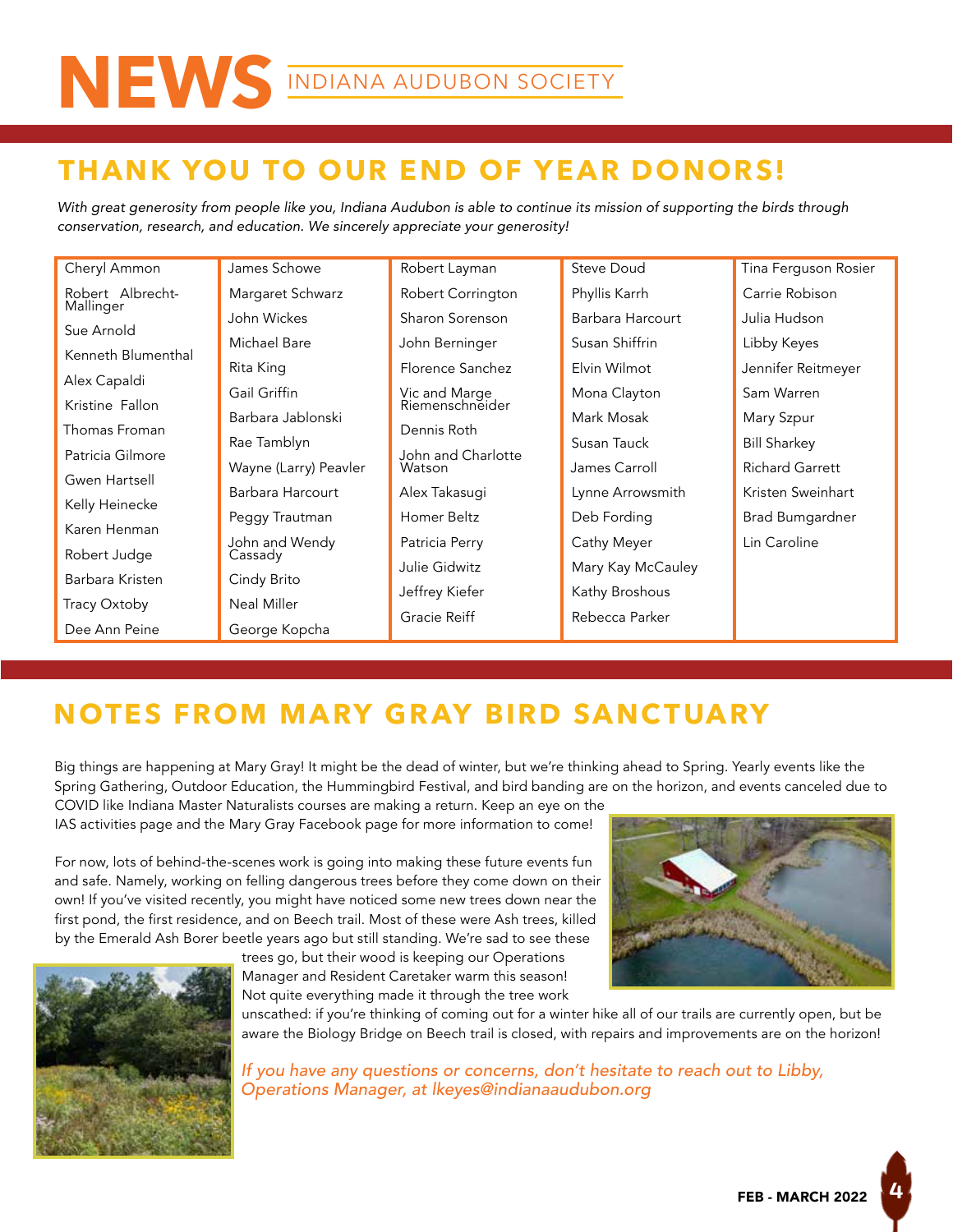

### **BIRDING FESTIVAL INDIANA DUNES 2022**

The Indiana Dunes Birding Festival is back for 2022. Begin making plans to join us in the Indiana Dunes May 12-15, for the Indiana Dunes Birding Festival. The festival committee is hard at working creating an interactive and safe festival for birders from all over the country. Both carpool field trips and van guided trips will be back,



with the return of popular events like outdoors Birds and Brews, the annual bird calling competition, and more.

Registration is open for the annual Fine Art Print Reveal, on Saturday, February 26 in Chesterton. Visit our Events page to register to join us for some games, pizza, and the official unveiling of the 2022 Fine Art Print. A limited number will be available for purchase, with first dibs to those in attendance.

**INDIANA AUDUBON MEMBERS WILL HAVE FIRST CHANCE TO REGISTER FOR THEIR FAVORITE TRIP OR WORKSHOP BEGINNING ON MARCH 1. YOUR EMAIL ADDRESS WILL GAIN YOU EARLY ACCESS TO THE REGISTRATION SITE IN 2022. NO MORE SECRET CODES!**

### KEYNOTE



David Lindo, The Urban Birder *Urban Birding: A Gateway to Nature* sat 5:30–9pm | Sand Creek Country Club

HEADLINERS

Join us for this Saturday keynote presentation and dinner! The silent auction will also be available online and end during this time. David Lindo has been urban birding since the devil was a boy and has now dedicated his life to engaging city folk with nature in both his home country in the UK, and around the world. His talk will be an illustration of just how easy it is to connect with nature in an urban environment.

Elizabeth Hargrave *Wingspan: How A board Game Took the Birding World By Storm*

> thurs 11:30 am–12:30 pm indiana dunes visitor center



Diego Calderon *Birding with FARC: How Birds Connect People* Sat 11:30 am–12:30 pm indiana dunes visitor center





Dan Gardoqui *Talking with Birds: From Listing to Listening* fri 11:30 am–12:30 pm indiana dunes visitor center



Dr. Ken Brock *Lake Michigan's Fall Funnell Affect and What You're Missing Out On* sun 11:30 am–12:30 pm indiana dunes visitor center

### **www.indunesbirdingfestival.com**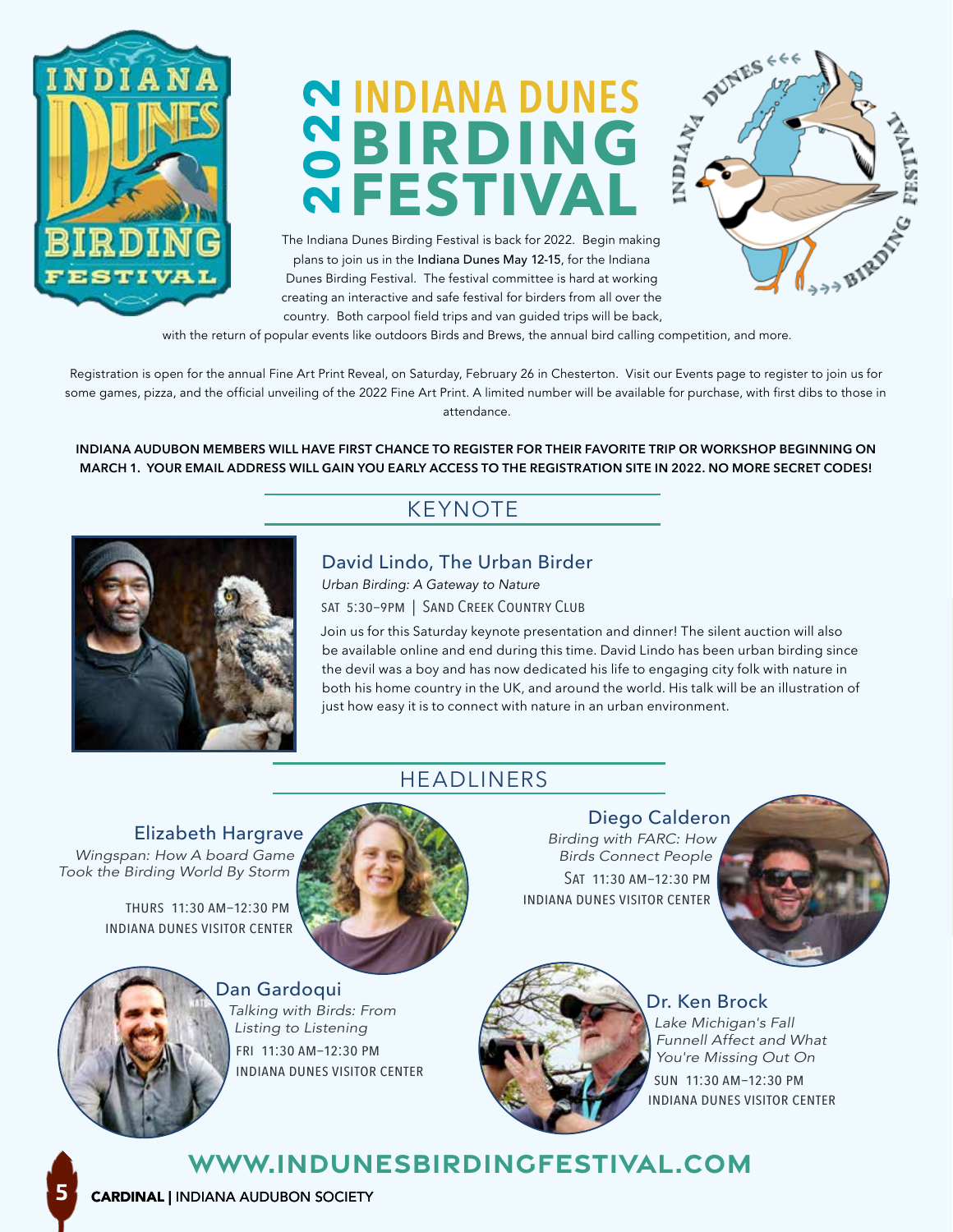

### SECRETIVE MARSHBIRDS LIFE IN THE FIELD:

*BY: LIBBY KEYES*

Picture a marsh: your favorite one, if you have one! It's just before dawn, mostly dark, just a hint of orange and pink creeping over the horizon. Mist is sitting over the water, heavy enough that the reeds you're walking through are still soaking wet, and your cold pants are a little uncomfortable. The marsh is waking up around you. A hal mile away, you hear Canada Geese honking, angry and upset, at a fox or other intruder. Tree swallows are tittering in a dead tree above you, just poking their head out of their hole. There's a splash to your right, ducks maybe, or a turtle. A Great Blue Heron stalks frogs along the shore. And then a call, the one you're here for, rings out over the marsh. It's not musical birdsong, but the whinny of a Sora. It's a declining and secretive marsh bird species, and since it's the bird you're here for, it's music to your ears!

Since 2016 my summer mornings often looked something like this, surveying for secretive marsh birds like the Sora somewhere in the Calumet region as the Secretive Marsh Bird Coordinator. Multiple partner organizations, including Audubon Great Lakes, Indiana Audubon, NIRMI, the Indiana DNR, and many others, contribute to this incredible program. It's no secret that many bird species are declining, and marsh birds drastically. The hemi-marsh habitat composed of 50% water and 50% vegetation that many species rely on is disappearing due to degradation, pollution, altered hydrology, climate change, and invasive species. Monitoring and restoring these important habitats can provide benefits not just to birds, but to other wildlife and people as well.

Our focus for the surveys was 18 vulnerable marsh bird species, like the Sora, that help us better understand how these wetland habitats are changing. But surveying for secretive marshbirds isn't easy! I, and other volunteers, used an approved protocol to utilize playbacks. Normally, and especially during the breeding season, birders want to avoid playbacks that can agitate birds, since this can cause stress and over use can even cause birds to leave nesting sites. In this case however, playbacks are one of the only



effective ways for individual human volunteers to survey. If these birds aren't vocalizing, we wouldn't even know they were there! Their secretive nature meant that there were plenty of surveys over the years when I didn't record a single bird. One survey began just like that, with a kayak route on Wolf Lake, quiet and cold. If you've heard any rumors or stories about Wolf Lake, then you can imagine that it's already a slightly creepy route, especially when the invasive carp are spawning and bumping the bottom of your kayak! I was almost through the entire route and hadn't recorded any of our focal species, when the recording we use started the Virginia Rail call. Out of the Phragmites ahead of me, a Virginia Rail erupted, squawking and flapping across the water, and landed on the front of my kayak! It stood slipping around for a second before ungracefully taking off back into the reeds, grunting the entire time. I had endless amounts of incredible, unexpected experiences during my time as the Marsh Bird Coordinator, but that takes the cake!

*If you're interested in becoming a marsh bird volunteer, learn more at www.indianaaudubon.org*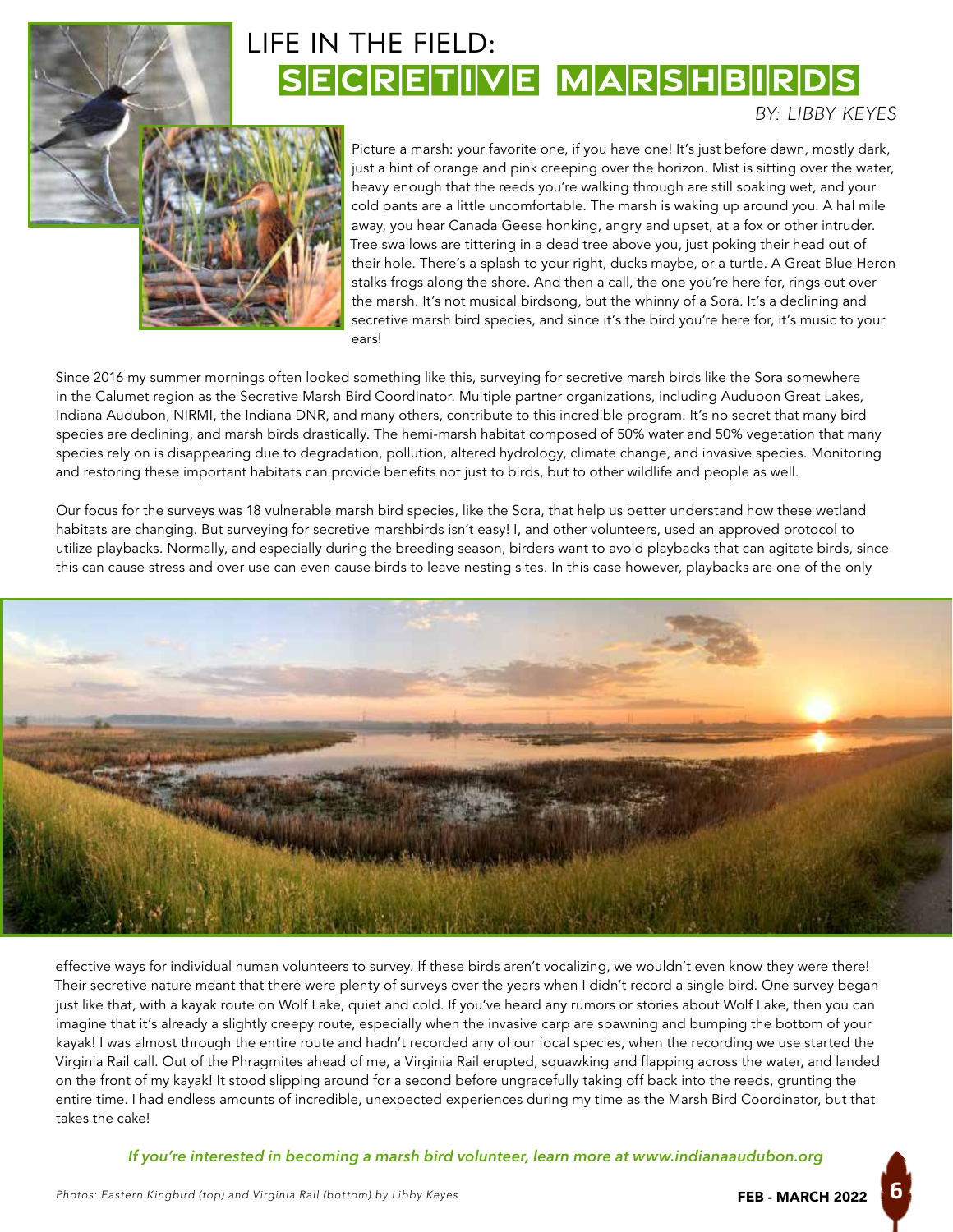### NATURE JOURNALING **A DEEPER CONNECTION WITH NATURE**

BY: JONI JAMES



Notable birders, naturalists, scientists, explorers, and artists have used nature journals for recording their observations and discoveries for hundreds of years. Many innovative observations were published from their journals. Henry David Thoreau, Charles Darwin, Aldo Leopold, Rachel Carson, Lewis and Clark, John Muir, and Robert Bateman are examples. What about you? How often have you been birding, nature sauntering, hiking, or gardening and have been filled with wonder, curiosity, and reflection pertaining to your encounters and discoveries outdoors? How often have you had unique and meaningful interactions with wildlife and wanted to preserve those experiences?

As a nature photographer since the 1980s, I was usually in the field with camera, multiple lenses, and a tripod documenting special moments. I would then head home to work with technology. These days, I don't enjoy being encumbered by the heavy equipment and technology tools. In those forty years I have also kept written journals to record my interactions with nature, but my process changed in 2015 when I discovered nature journaling through John Muir Laws' website. It has not been the same since. For me, nature journaling deepens my relationship with nature even more than photography and simplifies my time outdoors.

#### WHY NATURE JOURNAL?

**7**

1. Deepens observational skills, uses the senses, and connects you to nature

2. Stimulates curiosity, thinking, questioning, creativity, and

eye-hand coordination

3. Provides opportunities for focused mindfulness and relaxation

4. Provides opportunities to document/preserve your observations and experiences

5. It is a multi-disciplinary activity (science, language arts, visual arts, and math) to enjoy with family, friends, children, and students (and/or alone).

6. Improves your skills with sketching/drawing, colored pencils, watercolors, etc.

7. Leave a legacy. Journals are the most intimate, personal items you can leave behind for loved ones

#### BEFORE YOU BEGIN

There is a very important caveat before we go further. This is NOT about creating "pretty pictures" or artwork. It is about paying attention, being curious, and deepening your connection to your surroundings through words and sketches. I often have people kindly compliment my journal pages saying, "You're so talented." It is not talent. It's skills that I have developed over time by learning, and putting in the "pencil miles". *Anyone can do it and that includes you.*

Another important point to remember is there is no "right" way of keeping a journal. Your journal is YOUR journal to create as you want on any given day. You do not have to share it with anyone. You just have to make the effort. A good goal is 1-3 entries a week.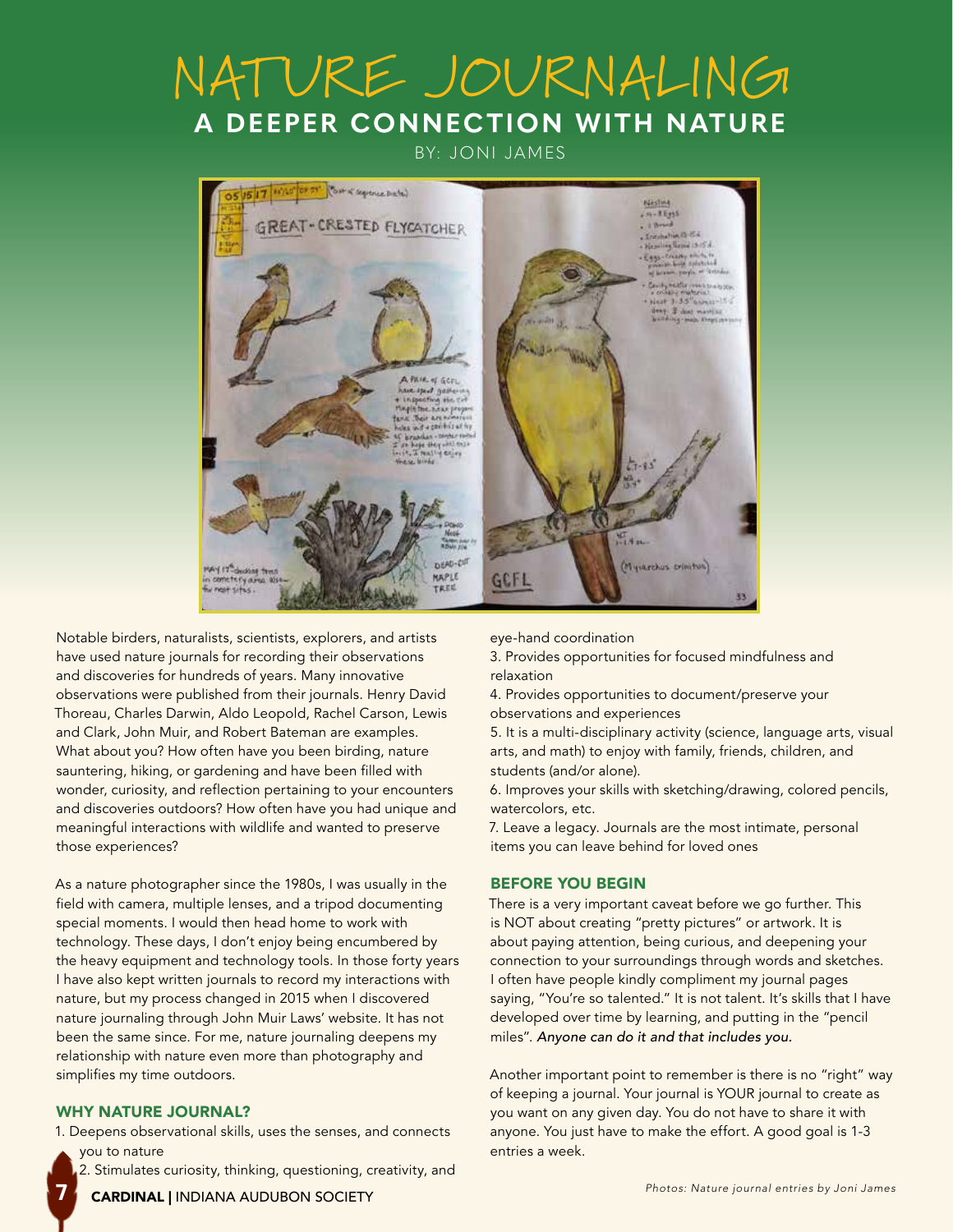#### SUGGESTED TOOLS

Nature journaling is not an expensive pursuit and is minimal in the amount of equipment needed. I have listed suggestions and examples of specific tools I prefer.

> JOURNALS: I recommend a hard or soft bound journal with paper heavy enough to handle watercolors (if you so choose to use them). Suggestions: John Muir Laws Sketchbook, Stillman & Birn Alpha Series- Hard or Softcover Bound Sketchbooks, Moleskine Sketchbooks. I do not recommend spiral bound notebooks—the pages will tear out. Choose a journal size you like. Personally I like the A5/ 8x5 plus sizes or 9x7.

> PENS: Micron Pigma .003, .005, .01, .08 (waterproof, archival ink)

> PENCIL: Any pencil will do—there are different hard/soft ones. Mechanical pencils, Pentel Twist-Erase 0.5 or 0.7

> WATER BRUSH: Pentel Arts® Aquash™ Large (18mm), Fine Point Water Brush (very convenient)

> WATERCOLOR PAINT SET: John Muir Laws Palette or Sakura Koi Pocket Field Sketch Box (24) or Winsor-Newton brands

> COLORED PENCILS: Faber-Castell Polychromos (24) or Derwent, or others

> WATERCOLOR PENCILS: Derwent

> SHOULDER BAG: For carrying your equipment, I recommend a shoulder bag with an adjustable strap. I don't recommend a backpack as this requires removing it each time you use your journal.

> OTHER TOOLS: Ruler/tape measure, magnifying glass/loupe, zip-lock bags, binoculars (wear around neck), old sock (upper collar cut off to wear around wrist to wipe paint from brush)

#### START YOUR JOURNAL

Always begin each entry with metadata. Metadata includes date, time, weather data, location, sunrise/sunset, and other observations of the day. Sketch/draw whatever subject or



encounter has attracted your attention. You can be as detailed as you wish or merely do gesture sketches. Add words—narrative, descriptions, reflections, questions, measurements, counts, etc. It often helps to use "Who-What-When-Where-Why-How" to get you started or use the prompts John Muir Laws suggests: "I Notice", "I Wonder", and "It reminds me of".

You can draw in the field and then add any color when you

get home or do it all in the field. My preferred process is to observe, study, measure, make notes, and photograph (usually with my phone) in the field. When I return home, I use my notes and photos to create my page. This works best for me but you may prefer to create your pages entirely on site. You can add poetry, rubbings, ink stamps, pressed flowers, and other items

and ideas to your pages, too. There is no right or wrong way and no one method is better. Simply do whatever is convenient and rewarding for you.

#### WARNING

We all suffer from the "Inner Critic" who will try to tear you down and convince you to quit or tell you that your sketches are lousy, your page is not good enough, you can't draw, your writing is bad, or you'll never improve.



Don't let it win! Acknowledge it and then tell it to shut up! The more nature journaling you do, the better your skills will become. Remember it is about attention, curiosity, and growth.

#### **RESOURCES**

There are unlimited resources available for learning all about this rewarding adventure but your best source is John Muir Laws. John (Jack) Muir Laws is a leader and innovator of the worldwide nature journaling movement. Jack is a naturalist, educator, and author and is a prolific source for information. Jack has created an international community of nature journalers. You can join the Facebook group, Nature Journal Club. He is generous through his free blog posts, videos, and weekly workshops available on his website. I highly recommend two of his books: The Laws Guide to Nature Drawing and Journaling and The Laws Guide to Drawing Birds. He also has other resources and supplies available from his store at www. johnmuirlaws.com. I suggest purchasing books and supplies from his website in order to support him.

Get outdoors no matter the season and find birds, fungi, winter tree buds, leaves, stones, wildflowers, tracks, insects, landscapes, and clouds, that capture your attention, curiosity, and wonder! Then, record it in your journal. It is so enjoyable to revisit completed journals and relive those memorable events and magical moments in nature. Remember, the goal is not to create "pretty pictures" and your journal can be whatever suits you—minus the "Inner Critic". Carry your nature journal kit with you outdoors and begin preserving those special moments.

*If you have questions or want to share your efforts, feel free to email me. Type Nature Journaling IAS in the subject line and send to heronwatch0@gmail.com.*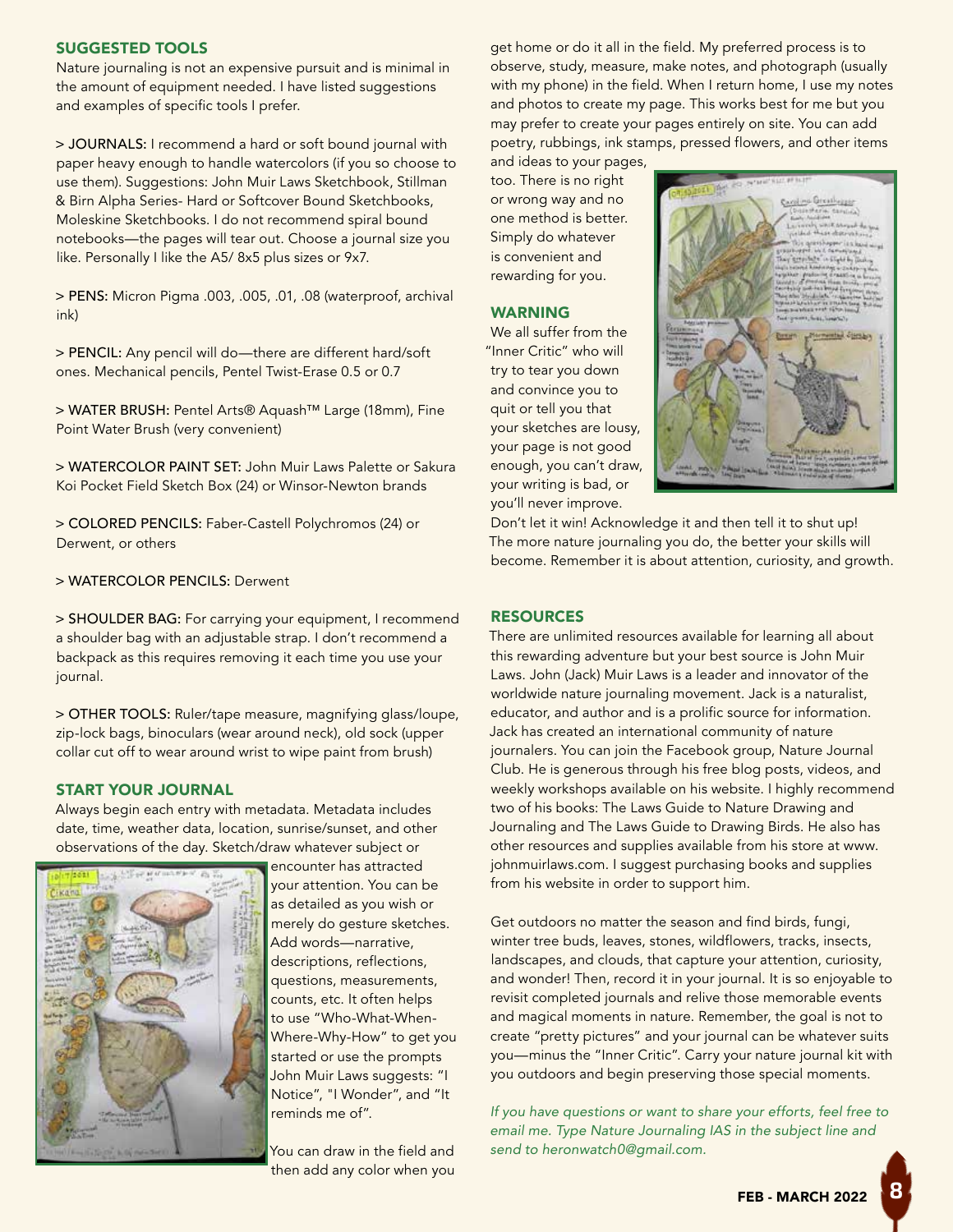## **PLANTING NATIVE PLANTS IS FOR THE** *BIRDS! BY: SCOTT NAMESTNIK*

*(SNAMES TNIK@ DNR .IN.GOV ), BOTANIS T AT INDIANA NATUR AL HERITAGE DATA CENTER, INDIANA DNR DIVISION OF NATURE PRESERVES*

The intricately woven web of life is easily observable in nature, if you know what you're looking for. Plants attract insects. Insects attract songbirds. Songbirds are hunted by birds of prey. You get the picture. So how can we use this simplified snippet of science to attract birds to our yards so we can improve their chances of survival and increase our likelihood of getting good views of them? From a botanist's perspective, the answer is simple … plant native plants!

The definition of "native" can be debated, but basically a native plant is one that evolved and occurred naturally in a given region of the world. A plant like Queen Anne's lace (*Daucus carota*), which is ubiquitous in our disturbed landscapes today, is native to Europe and southwest Asia but was not known in North America until the 17th century; while it has become naturalized in Indiana, it is not a native plant in our area. Conversely, tall goldenrod (*Solidago altissima*), which grows in habitats similar to where Queen Anne's lace is found, is sometimes considered an aggressive weed, but it has been a part of Indiana's landscape since before European colonization of North America, and is therefore considered a native species. Because native plants and native insects have co-occurred here for so long, they have developed mutual relationships that are not present between non-native plants and native insects, to the point that the entire existence of some of our native insects relies exclusively on a single native plant genus or species!

With this relationship between native plants and insects in mind, and knowing that our native

birds also are a part of this equation, at the most basic level, you really can't go wrong if you're planting native plants in your landscaping to attract birds. Having a variety of gardens with native trees, shrubs, woody vines, and herbaceous plants will provide the greatest habitat options for a wider range of bird species, but even planting a small area that fits your available space will prove beneficial.

Mature trees of all species obviously provide habitat for both nesting and migrating bird species, but planting oaks (*Quercus* spp.) provides the most bang-for-the-buck, as they support an impressive number of butterfly and moth species … and what self-respecting bird doesn't like to eat caterpillars? Another good tree option is black gum (*Nyssa sylvatica*), which produces berry-like fruit called drupes that are devoured by species ranging from Swainson's Thrush to Wild Turkey. The trunks of birch (*Betula* spp.) trees are used by Yellow-bellied Sapsucker, which create horizontal rows of holes and then feed upon the resulting sap; birch seeds are eaten in the fall by Black-capped Chickadee, Carolina Chickadee, Tufted Titmouse, Pine Siskin, and American Goldfinch. Eastern red cedar (*Juniperus virginiana*), although it can invade native glade sites on limestone in the extreme southern part of the state, is a great choice for bird habitat, as it is evergreen and provides "berries" (they're actually fleshy cones) that are fed upon by Downy Woodpecker, Eastern Bluebird, American Robin, and Cedar Waxwing in the winter.

Shrub and small tree options are even more plentiful. The fatty and protein-rich drupes of dogwoods (*Cornus* spp.), such as flowering dogwood (*C. florida*), pagoda dogwood (*C. alternifolia*), rough dogwood (*Cornus drummondii*), and silky dogwood (*C. obliqua*), attract a number of bird species, including Red-bellied Woodpecker, Downy Woodpecker, Hairy Woodpecker, Red-eyed Vireo, Blue Jay, Black-capped Chickadee, Carolina Chickadee, Tufted Titmouse, Eastern Bluebird, Veery, Swainson's Thrush, Hermit Thrush, Wood Thrush, American Robin, Gray Catbird, Cedar Waxwing, Summer Tanager, Eastern Towhee, Song Sparrow, White-crowned Sparrow<mark>, and</mark> Rose-breasted Grosbeak. The same can be said for the sweet, juicy, berry-like pomes of serviceberries (*Amelanchier* spp.), which taste great if you can get to them before the birds clear them off the trees! Even the pomes of chokeberry (*Aronia* spp.), while not desirable to humans (as the name implies), are gobbled up by Gray Catbird, Cedar Waxwing, and Northern Cardinal.

If you have enough space in your landscape, you might be willing to give some of our native woody vines a chance. Virginia creeper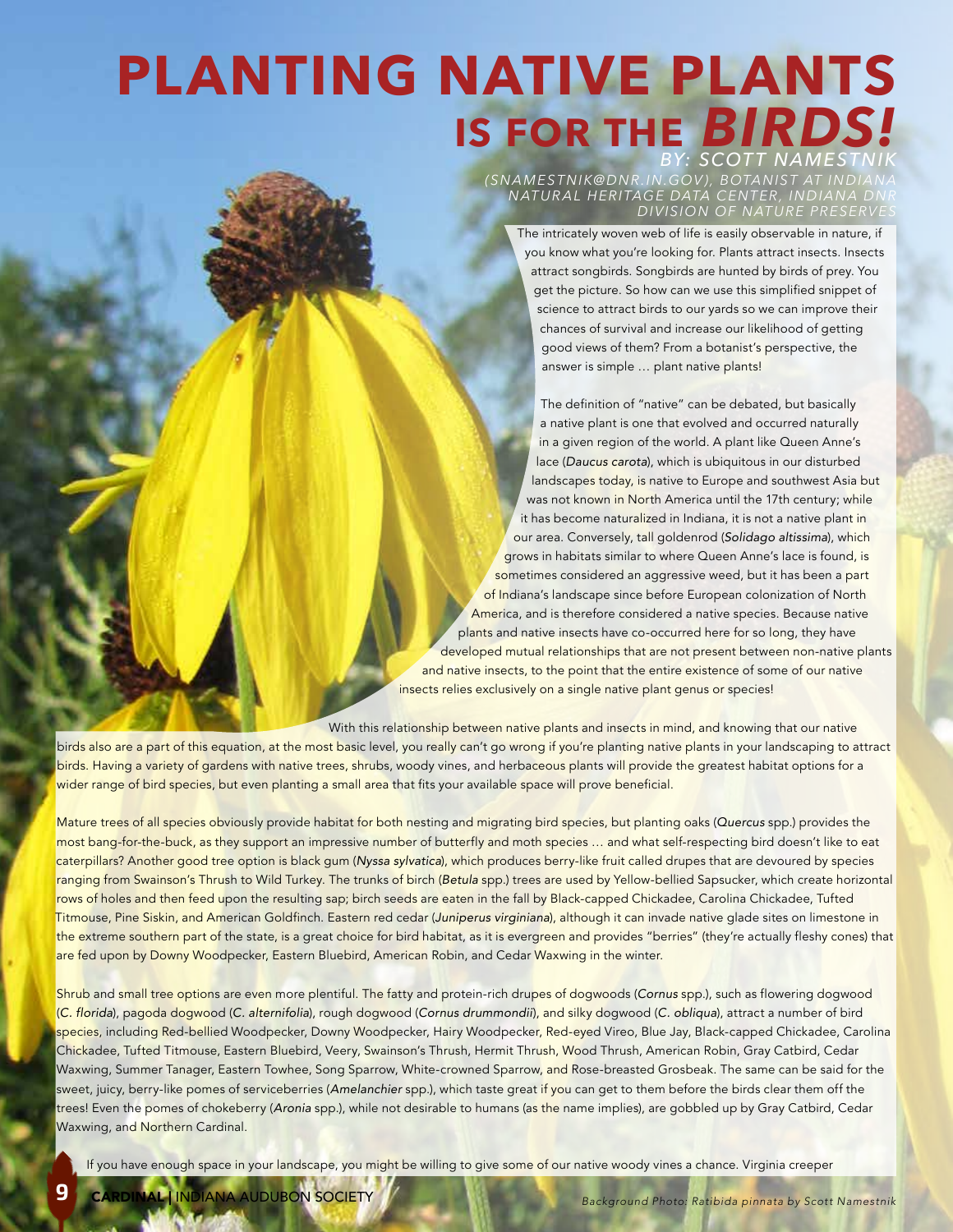(*Parthenocissus quinequefolia*) and riverbank grape (*Vitis riparia*) both provide berries into the late fall that are fed upon by American Robin, Cedar Waxwing, and Northern Cardinal. If you're adventurous, you can even leave the eastern poison ivy (*Toxicodendron radicans*) that volunteers in your garden (you know how it got there … a bird ate the fruit and moved the seed to your garden through its digestive system); this wonderful native plant produces white drupes that are gorged upon by Black-capped Chickadee, Carolina Chickadee, Cedar Waxwing, Yellow-rumped Warbler, and Black-throated Green Warbler.

By far, the greatest diversity of native plant options are herbaceous plants, and these will produce a more immediate result if planting to attract birds. Milkweeds (*Asclepias* spp.) consist of a number of species that grow in a variety of conditions, and thus provide a great choice. Milkweeds have been shown to support more than 450 species of insects, and you know who likes to eat insects! In addition, in the summer and fall, the fluffy coma attached to milkweed seeds is used as nesting material by a number of species. Plants in the sunflower family (*Asteraceae*) are particularly beneficial for creating desirable bird habitat. Many songbirds, especially Blue Jay, Black-capped Chickadee, Carolina Chickadee, Tufted Titmouse, American Tree Sparrow, Song Sparrow, Northern Cardinal, Pine Siskin, and American Goldfinch feed on the fruit of native plants such as sunflower (*Helianthus* spp.), blazing star (*Liatris* spp.), gray-headed coneflower (*Ratibida pinnata*), rosinweed (*Silphium integrifolium*), and asters (*Symphyotrichum* spp., *Eurybia* spp.). Several of these species are also used as resting habitat by birds in the winter. And, of course, the flowers of a number of native plants are known to attract Ruby-throated Hummingbirds, including wild columbine (*Aquilegia canadensis*), trumpet creeper (*Campsis radicans*), blazing star (*Liatris* spp.), cardinal flower (*Lobelia cardinalis*), Virginia bluebells (*Mertensia virginica*), wild bergamot (*Monarda fistulosa*), foxglove beardtongue (*Penstemon digitalis*), and firepink (*Silene virginica*).

To round out your native gardens, don't forget the grasses and sedges. Grasses such as little bluestem (*Schizachyrium scoparium*) and Indian grass (*Sorghastrum nutans*) are great for full sun, and songbirds find nourishment in their fruit as well. In shade, beak grass (*Diarrhena* spp.) produces relatively large fruit that birds find desirable. Sedges (*Carex* spp.) are one of the most underused plant groups for native gardens, as at least one sedge species will grow in every possible garden condition, and they provide structure, texture, and variable shades of green to the landscape. In addition, the fruit of sedges are fed upon by Dark-eyed Junco and Northern Cardinal, as well as various sparrows and finches.

Although all of these plants provide our feathered friends with nectar and/or habitat and provide us with the splendor of color and interesting flower and foliage structure during the growing season, native plants and native garden habitat are also essential for our winter resident birds. In winter, if not cut back, native plants create cover for species including Mourning Dove, American Tree Sparrow, Fox Sparrow, Song Sparrow, White-crowned Sparrow, Dark-eyed Junco, and Northern Cardinal, and fruit and seeds are fed upon by these species and more. Supplement these natural food sources by putting up feeders and a water source in the winter, and you'll create the perfect bird habitat to watch from inside the warmth of your home on the coldest winter days.

your location within Indiana and your specific property conditions? For location, as a purist, I don't like to plant species on my property that didn't occur naturally in or near my county of residence. One source that I use to find the currently known range of a given species is the Biota of North America Program (BONAP), which has maps showing county distribution for every plant species in the United States (bonap.org). A number of books, including Charles Deam's 1940 Flora of Indiana, and Gerould Wilhelm and Laura Rericha's 2017 Flora of the Chicago Region, can also be useful, but are more technical guides that are used to identify plants. With that said, planting a plant native to any part of Indiana is better than one that is not native to the United States, so you don't have to follow the guidelines of a purist like me to have a native garden that is productive for birds. An almost endless number of resources, both in print and online, can be used to determine what growing conditions are appropriate for a given plant species. It is important to consider your amount of sunlight, soil type, soil moisture, and soil pH before choosing native plants for your garden. As a botanist and plant ecologist, I like to take hints from nature. After visiting a number of natural areas that are protected by land trusts and/or that are part of the Indiana DNR Nature Preserves system, you will start to see what plants grow together in certain conditions. Nature doesn't make many mistakes, so if you see a plant growing in a prairie at a natural area, it will likely grow in full sun in moist to dry soils on your property. To make this easier, though, several websites, such as the NativeBrowser tool (nativespec. com/nativebrowser), the Native Plant Finder (nwf.org/nativeplantfinder/plants), and the Audubon Native Plants Database (audubon.org/ native-plants) allow you to input your location and site conditions, and output a list of plants that may be appropriate for your particular setting.

Once you have your list of desired native plants, how do you figure out where to get them? A number of native plant nurseries are present around the state. The Indiana Native Plant Society (INPS) has a lot of useful information on this topic at indiananativeplants.org, and specifically at indiananativeplants.org/landscaping/where-to-buy.

*Now is the time to start planning for your native gardens, which you can start planting soon. Spring and fall are the best times to plant, as they take advantage of natural irrigation during what are typically our wettest times of the year. Planting native plants can be addictive, but you will have years of enjoyment from them, and the birds will thank you.*

*References Located On Back Cover*

By now, you should have some ideas for native plants to put into your gardens this spring. But how do you determine what to plant, given